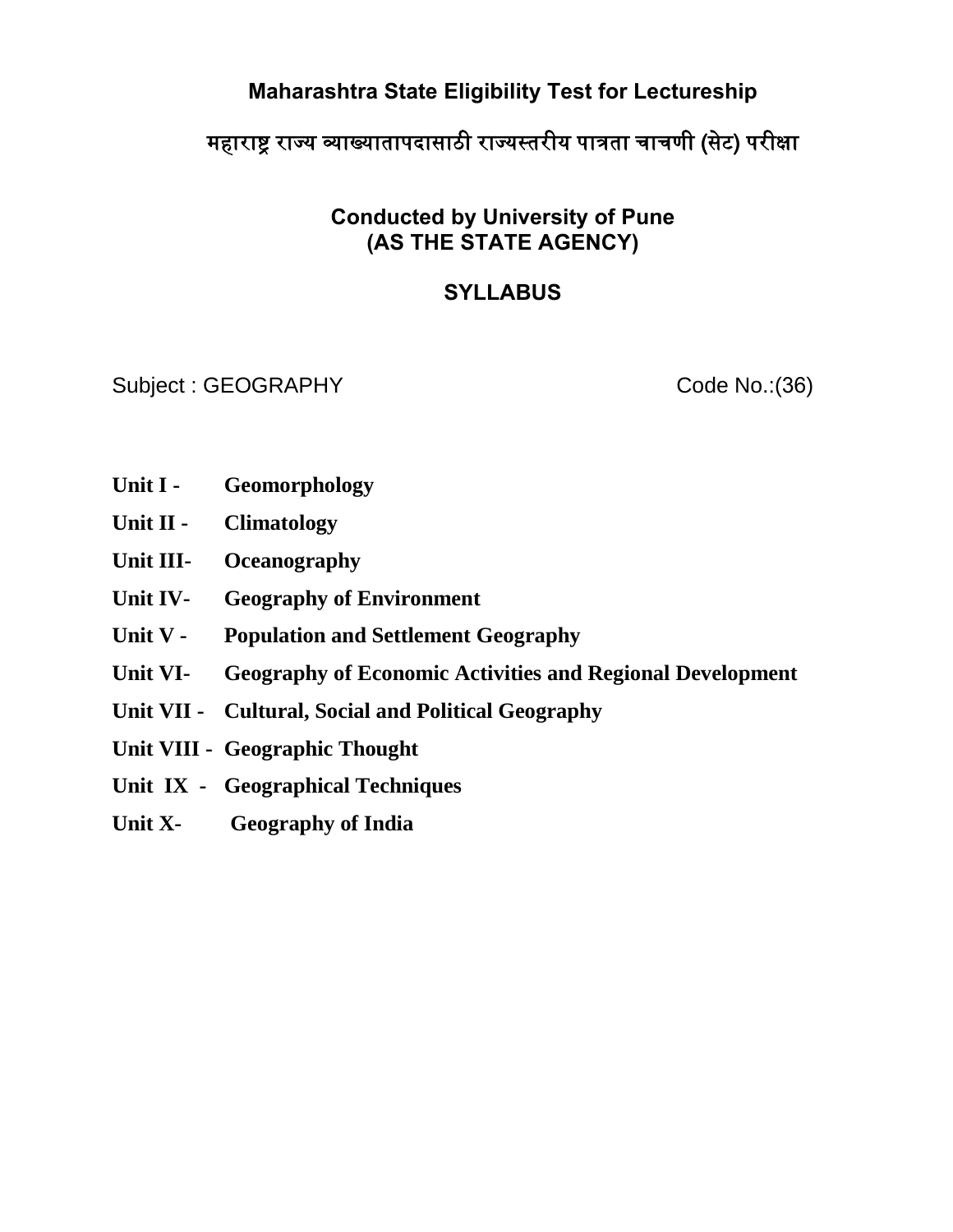#### **UNIT-I Geomorphology**

Continental Drift, Plate Tectonics, Endogenetic and Exogenetic forces. Denudation and Weathering, Geomorphic Cycle (Davis and Penck), Theories and Process of Slope Development, Earth Movements (seismicity, folding, faulting and vulcanicity), Landform Occurrence and Causes of Geomorphic Hazards (earthquakes, volcanoes, landslides and avalanches)

# **UNIT –II**

## **Climatology**

Composition and Structure of Atmosphere; Insolation, Heat Budget of Earth, Temperature, Pressure and Winds, Atmospheric Circulation (air-masses, fronts and upper air circulation, cyclones and anticyclones (tropical and temperate), Climatic Classification of Koppen & Thornthwaite, ENSO Events (El Nino, La Nina and Southern Oscillations), Meteorological Hazards and Disasters (Cyclones, Thunderstorms, Tornadoes, Hailstorms, Heat and Cold waves Drought and Cloudburst , Glacial Lake Outburst (GLOF), Climate Change: Evidences and Causes of Climatic Change in the past, Human impact on Global Climate.

## **UNIT-III**

## **Oceanography**

Relief of Oceans, Composition: Temperature, Density and Salinity, Circulation: Warm and Cold Currents, Waves, Tides, Sea Level Changes, Hazards: Tsunami and Cyclone

## **UNIT –IV**

## **Geography of Environment**

Components: Ecosystem (Geographic Classification) and Human Ecology, Functions: Trophic Levels, Energy Flows, Cycles (geo-chemical, carbon, nitrogen and oxygen), Food Chain, Food Web and Ecological Pyramid, Human Interaction and Impacts, Environmental Ethics and Deep Ecology, Environmental Hazards and Disasters (Global Warming, Urban Heat Island, Atmospheric Pollution, Water Pollution, Land Degradation), National Programmes and Policies: Legal Framework, Environmental Policy, International Treaties, International Programmes and Polices (Brundtland Commission, Kyoto Protocol, Agenda 21, Sustainable Development Goals, Paris Agreement)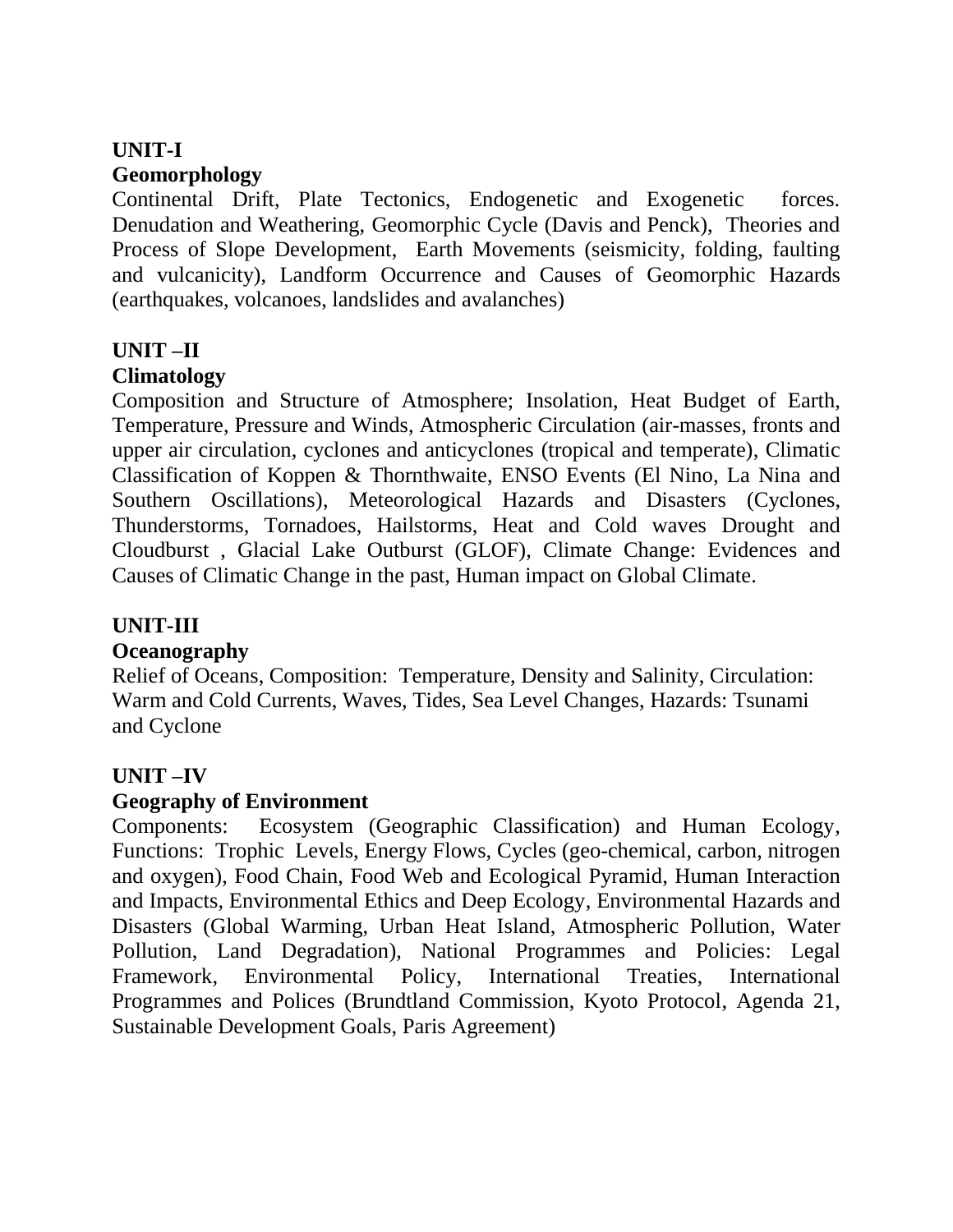#### **UNIT –V**

## **Population and Settlement Geography Population Geography**

Sources of population data (census, sample surveys and vital statistics, data reliability and errors). World Population Distribution (measures, patterns and determinants), World Population Growth (prehistoric to modern period). Demographic Transition, Theories of Population Growth (Malthus, Sadler, and Ricardo). Fertility and Mortality Analysis (indices, determinants and world patterns). Migration (types, causes and consequences and models), Population Composition and Characteristics (age, sex, rural-urban, occupational structure and educational levels), Population Policies in Developed and Developing Countries.

### **Settlement Geography**

Rural Settlements (types, patterns and distribution), Contemporary Problems of Rural Settlements ( rural-urban migration; land use changes; land acquisition and transactions), Theories of Origin of Towns (Gordon Childe, Henri Pirenne, Lewis Mumford), Characteristics and Processes of Urbanization in Developed and Developing Countries (factors of urban growth, trends of urbanisation, size, structure and functions of urban areas). Urban Systems ( the law of the primate city and rank size rule) Central Place Theories (Christaller and Losch), Internal Structure of the City, Models of Urban Land Use (Burgess, Harris and Ullman , and Hoyt), Concepts of Megacities, Global Cities and Edge Cities, Changing Urban Forms (peri-urban areas, rural-urban fringe, suburban , ring and satellite towns), Social Segregation in the City, Urban Social Area Analysis, Manifestation of Poverty in the City (slums, informal sector growth, crime and social exclusion).

### **Unit–VI:**

## **Geography of Economic Activities and Regional Development**

### **Economic Geography**

Factors affecting spatial organisation of economic activities (primary, secondary, tertiary and quarternary), Natural Resources (classification, distribution and associated problems), Natural Resources Management. World Energy Crises in Developed and Developing Countries.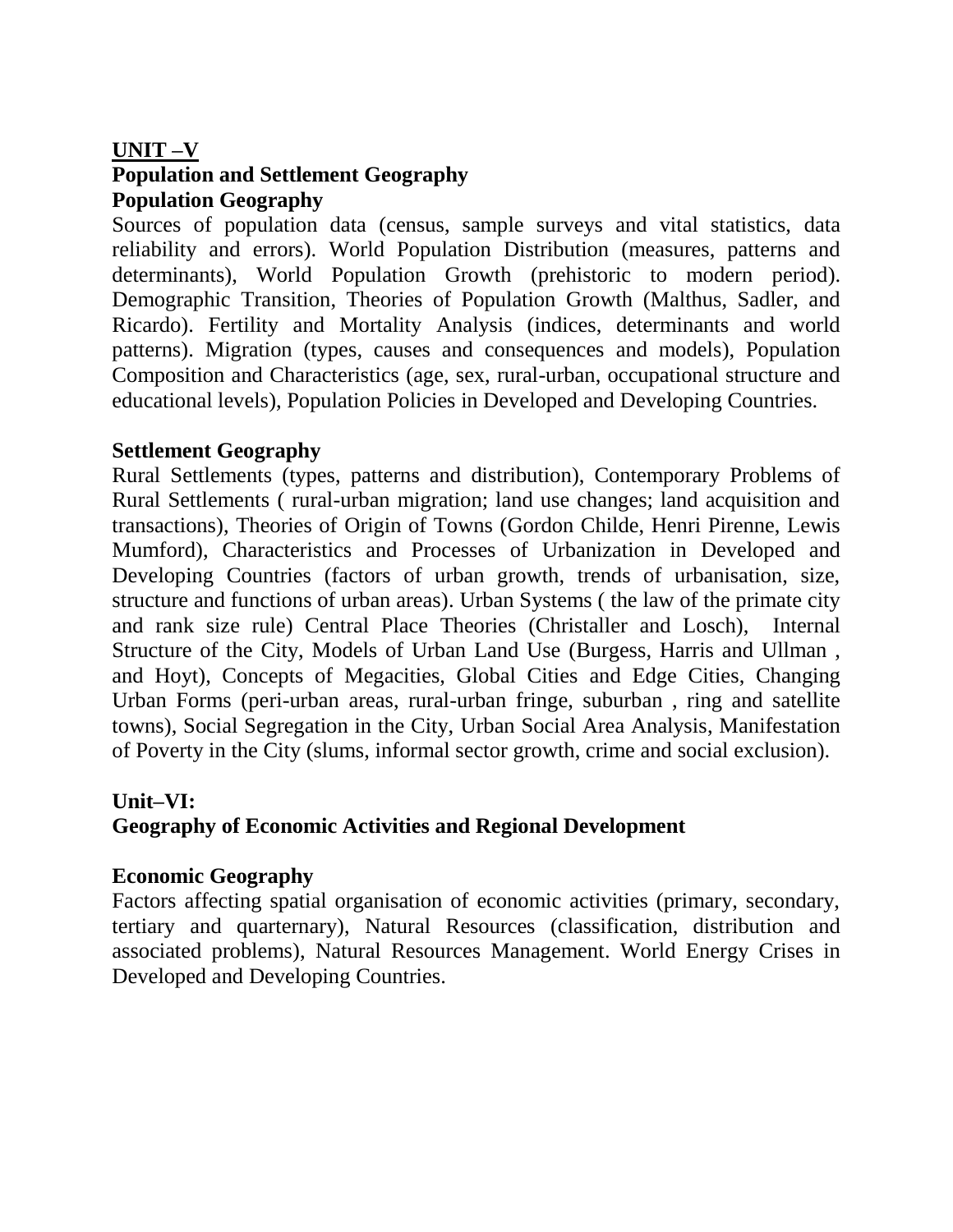## **Agricultural Geography**

Land capability classification and Land Use Planning, Cropping Pattern: Methods of delineating crop combination regions (Weaver, Doi and Rafiullah), Crop diversification, Von Thunen's Model of Land Use Planning. Measurement and Determinants of Agricultural Productivity, Regional variations in Agricultural Productivity, Agricultural Systems of the World.

### **Industrial Geography**

Classification of Industries, Factors of Industrial Location; Theories of Industrial Location (A. Weber, E. M. Hoover, August Losch, A. Pred and D. M. Smith). World Industrial Regions, Impact of Globalisation on manufacturing sector in Less Developed Countries, Tourism Industry, World distribution and growth of Information And Communication Technology (ICT) and Knowledge Production (Education and R & D) Industries.

### **Geography of Transport and Trade**

Theories and Models of spatial interaction (Edward Ullman and M. E. Hurst) Measures and Indices of connectivity and accessibility; Spatial Flow Models: Gravity Model and its variants, World Trade Organisation, Globalisation and Liberalisation and World Trade Patterns. Problems and Prospects of Inter and Intra Regional Cooperation and Trade.

#### **Regional Development**

Typology of Regions, Formal and Fictional Regions, World Regional Disparities, Theories of Regional Development(Albert O. Hirschman, Gunnar Myrdal, John Friedman, Dependency theory of Underdevelopment, Global Economic Blocks, Regional Development and Social Movements in India

### **Unit – VII: Cultural, Social and Political Geography**

### **Cultural and Social Geography**

Concept of Culture, Cultural Complexes, Areas and Region, Cultural Heritage, Cultural Ecology. Cultural Convergence, Social Structure and Processes, Social Well-being and Quality of Life, Social Exclusion, Spatial distribution of social groups in India (Tribe, Caste, Religion and Language), Environment and Human Health, Diseases Ecology, Nutritional Status (etiological conditions, classification and spatial and seasonal distributional patterns with special reference to India) Health Care Planning and Policies in India, Medical Tourism in India.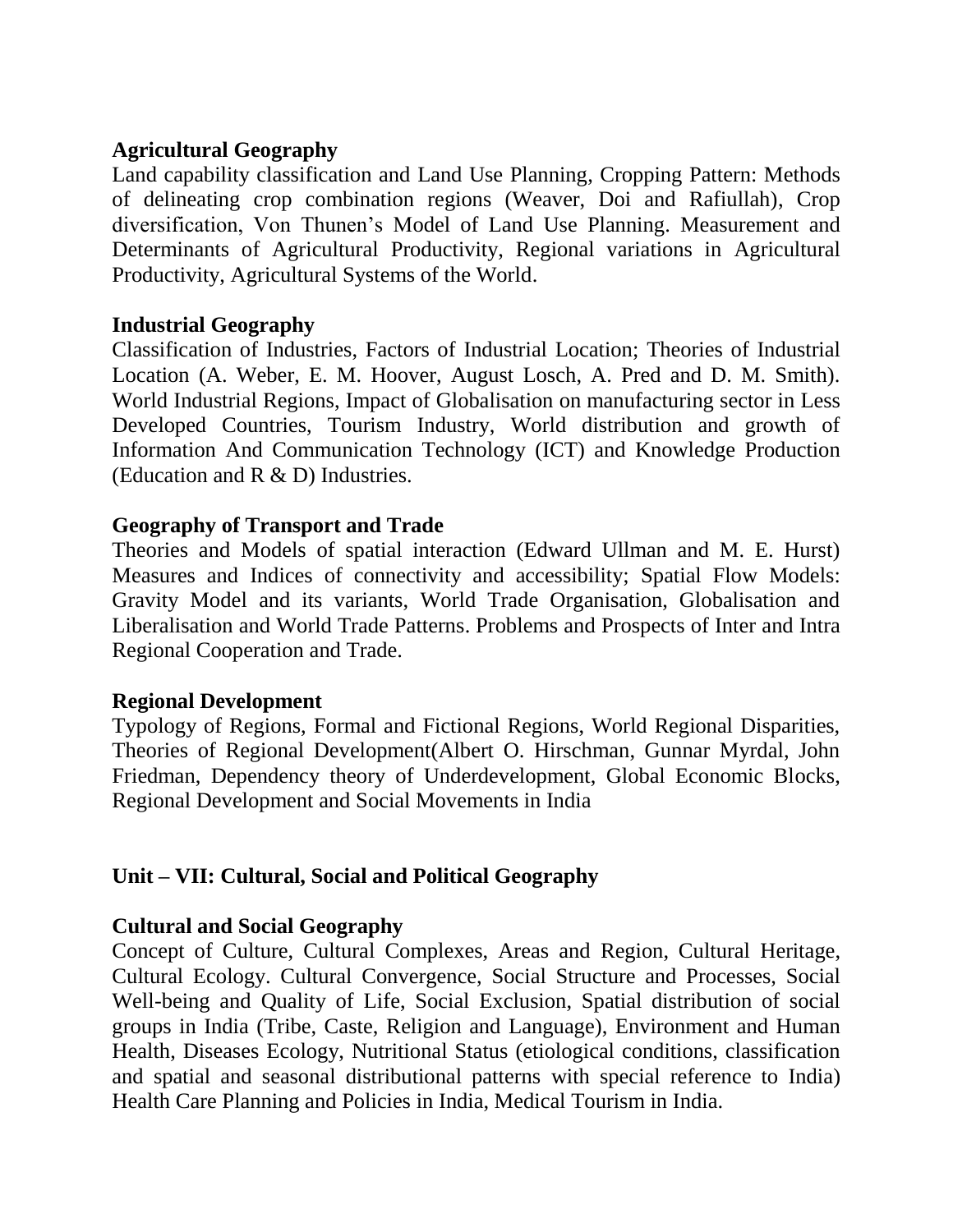#### **Political Geography**

Boundaries and Frontiers (with special reference to India), Heartland and Rimland Theories. Trends and Developments in Political Geography, Geography of Federalism, Electoral Reforms in India, Determinants of Electoral Behaviour, Geopolitics of Climate Change, Geopolitics of World Resources, Geo-politics of India Ocean, Regional Organisations of Cooperation (SAARC, ASEAN, OPEC, EU). Neopolitics of World Natural Resources.

### **Unit VIII: Geographic Thought**

Contributions of Greek, Roman, Arab, Chinese and Indian Scholars, Contributions of Geographers (Bernhardus Varenius, Immanuel Kant, Alexander von Humboldt, Carl Ritter, Scheafer & Hartshorne), Impact of Darwinian Theory on Geographical Thought. Contemporary trends in Indian Geography: Cartography, Thematic and Methodological contributions. Major Geographic Traditions (Earth Science, manenvironment relationship, area studies and spatial analysis), Dualisms in Geographic Studies (physical vs. human, regional vs. systematic, qualitative vs. quantitative, ideographic vs. nomothetic), Paradigm Shift, Perspectives in Geography (Positivism, Behaviouralism, Humanism, Structuralism, Feminism and Postmodernism).

### **Unit IX: Geographical Techniques**

Sources of Geographic Information and Data (spatial and non-spatial), Types of Maps, Techniques of Map Making (Choropleth, Isarithmic, Dasymetric, Chorochromatic, Flow Maps) Data Representation on Maps (Pie diagrams, Bar diagrams and Line Graph, GIS Database (raster and vector data formats and attribute data formats). Functions of GIS (conversion, editing and analysis), Digital Elevation Model (DEM), Georeferencing (coordinate system and map projections and Datum), GIS Applications ( thematic cartography, spatial decision support system), Basics of Remote Sensing (Electromagnetic Spectrum, Sensors and Platforms, Resolution and Types, Elements of Air Photo and Satellite Image Interpretation and Photogrammetry), Types of Aerial Photographs, Digital Image Processing: Developments in Remote Sensing Technology and Big Data Sharing and its applications in Natural Resources Management in India, GPS Components (space, ground control and receiver segments) and Applications, Applications of Measures of Central Tendency, Dispersion and Inequalities, Sampling, Sampling Procedure and Hypothesis Testing (*chi* square test, *t* test, ANOVA), Time Series Analysis, Correlation and Regression Analysis, Measurement of Indices, Making